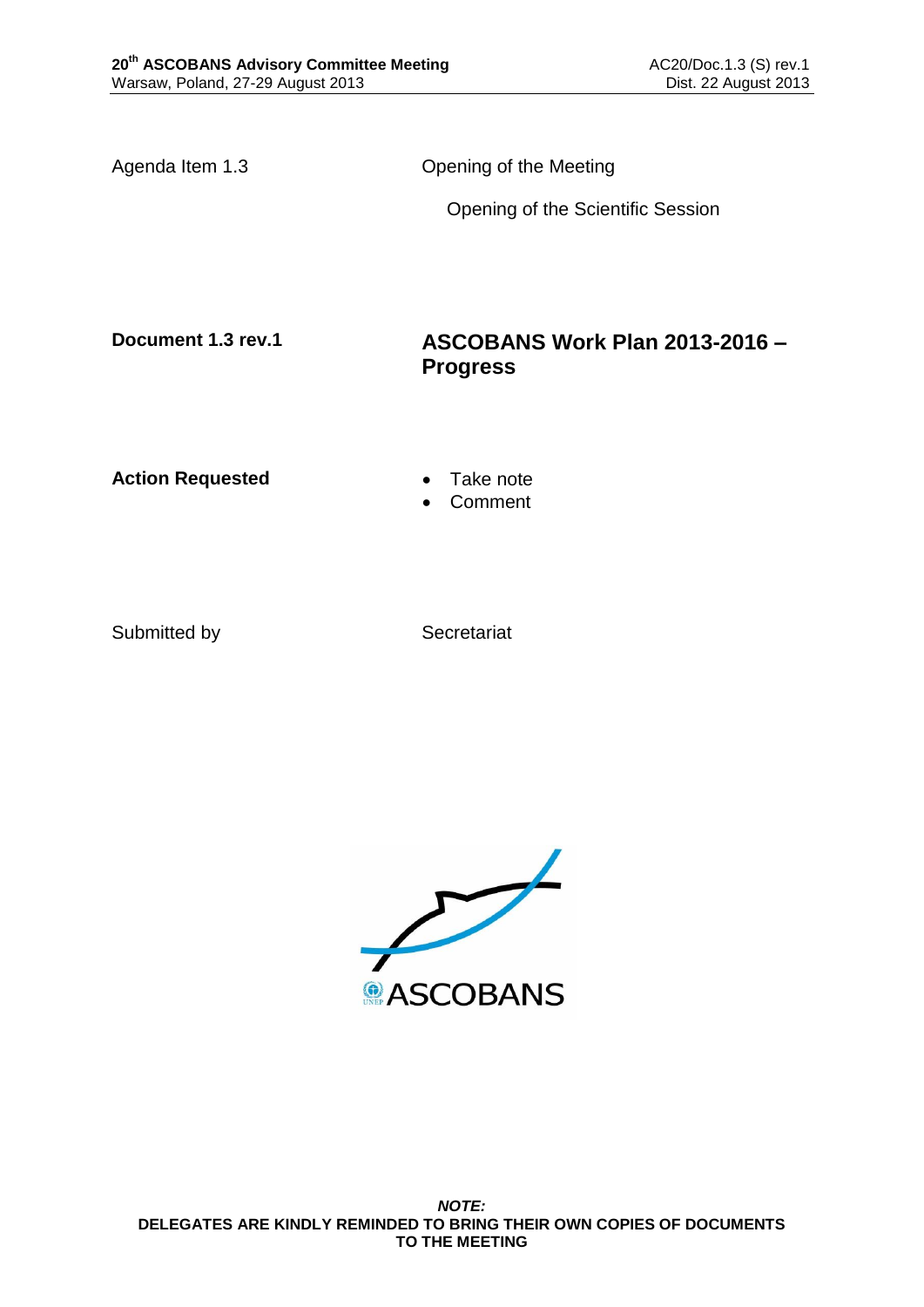#### **Secretariat's Note**

- 1. This document contains an overview of action points for the current intersessional period of ASCOBANS, covering the work of the Secretariat, the Advisory Committee and Parties, as adopted by the  $7<sup>th</sup>$  Meeting of the Parties in Resolution No. 2. It also indicates what progress has already been made in the implementation of the individual activities.
- 2. The decisions and action points agreed under each agenda item of the  $20<sup>th</sup>$  Advisory Committee Meeting will serve to provide guidance on further action required.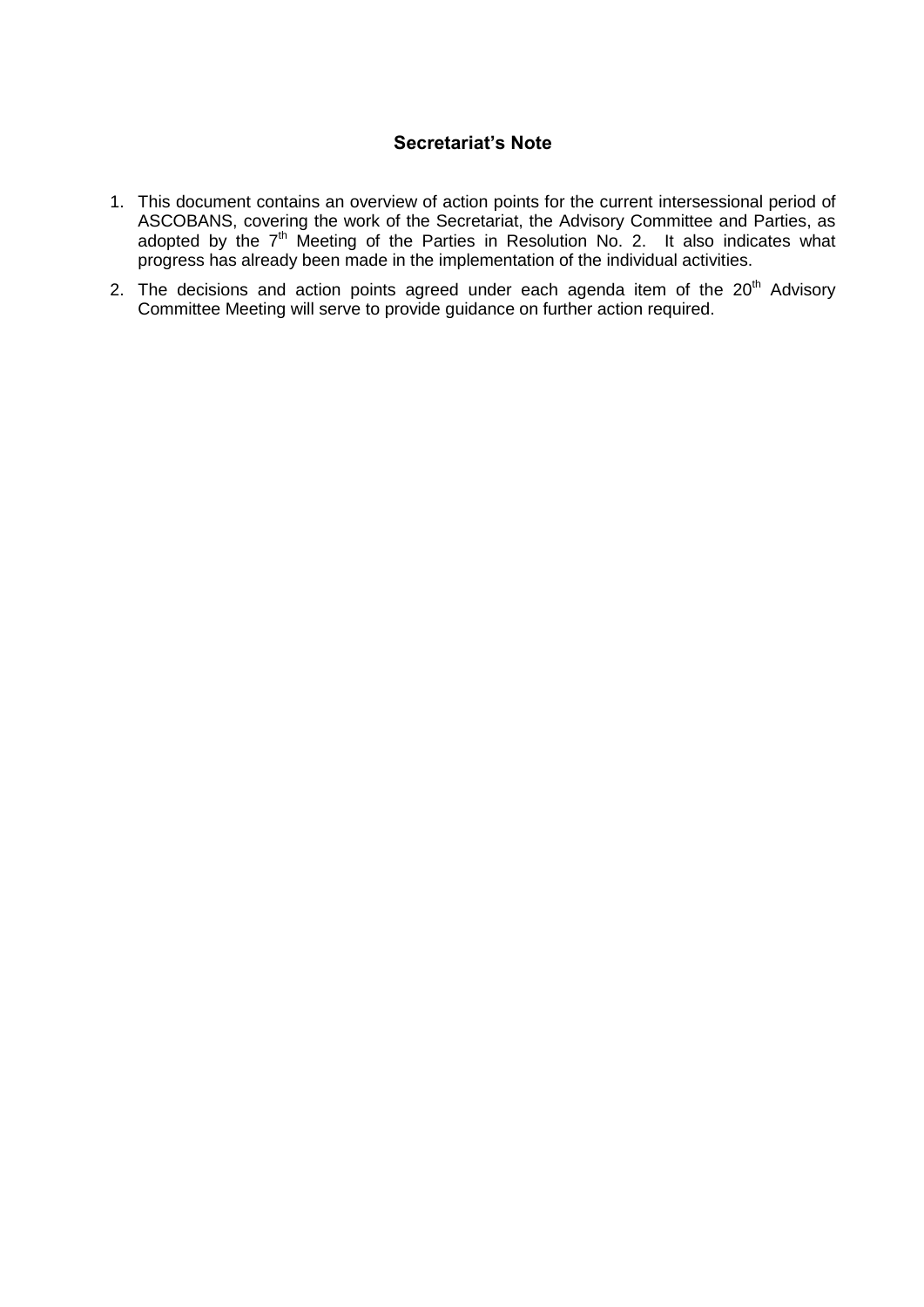# **ASCOBANS Work Plan 2013-2016 - Progress**

| <b>WORK PLAN ACTIVITY</b>                                                                                                                                                                                                                                                                                                                                            | <b>ACTION BY</b>                             | <b>TIMING</b>         | <b>LINKS TO</b><br>AGREEMENT,<br><b>CONSERVATION AND</b><br><b>MANAGEMENT PLAN</b> | <b>PROGRESS</b>                                                                                                |
|----------------------------------------------------------------------------------------------------------------------------------------------------------------------------------------------------------------------------------------------------------------------------------------------------------------------------------------------------------------------|----------------------------------------------|-----------------------|------------------------------------------------------------------------------------|----------------------------------------------------------------------------------------------------------------|
| <b>Conservation Actions</b>                                                                                                                                                                                                                                                                                                                                          |                                              |                       |                                                                                    |                                                                                                                |
| 1. Review new information on bycatch and<br>associated strandings, bycatch mitigation and<br>monitoring measures, including local initiatives, and<br>fisheries effort and make recommendations to Parties<br>and other relevant authorities for further action, in<br>particular advice concerning the EU Common<br>Fisheries Policy reform and Regulation 812/2004 | AC (incl. relevant<br><b>Working Groups)</b> | At each AC<br>Meeting | 1. Habitat<br>Conservation and<br>Management<br>2. Surveys and<br>Research         | AC20 to discuss<br><b>Bycatch WG report:</b><br>AC20/Doc.3.1.1.a                                               |
| Review new information on pollution, including<br> 2.<br>marine debris, and its effects on small cetaceans<br>that occur in the ASCOBANS area and make<br>recommendations to Parties and other relevant<br>authorities                                                                                                                                               | AC (incl. relevant<br><b>Working Groups)</b> | At each AC<br>Meeting | 1. Habitat<br>Conservation and<br>Management<br>2. Surveys and<br>Research         | AC20 to discuss<br>Pollution compilation at<br>AC20<br><b>Marine Debris WG</b><br>report: AC20/Doc.3.4.2       |
| Review the extent of negative effects of sound,<br>3.<br>vessels and other forms of disturbance on small<br>cetaceans and review relevant technological<br>developments and best practices, working where<br>possible with initiatives by other organizations                                                                                                        | AC (incl. relevant<br><b>Working Groups)</b> | At each AC<br>Meeting | 1. Habitat<br>Conservation and<br>Management<br>2. Surveys and<br>Research         | AC20 to discuss<br><b>Activities of Noise WG:</b><br>AC20/Doc.3.2.1.a<br>Proposed new ToR:<br>AC20/Doc.3.2.1.b |
| Develop guidelines which Parties and<br>4.<br>stakeholders may use to reduce disturbance by<br>noise, where possible in collaboration with<br><b>ACCOBAMS</b> and other partners                                                                                                                                                                                     | AC (incl. relevant<br><b>Working Groups)</b> | 2013                  | 1. Habitat<br>Conservation and<br>Management                                       | AC20 to discuss<br><b>Activities of Noise WG:</b><br>AC20/Doc.3.2.1.a<br>Proposed new ToR:<br>AC20/Doc.3.2.1.b |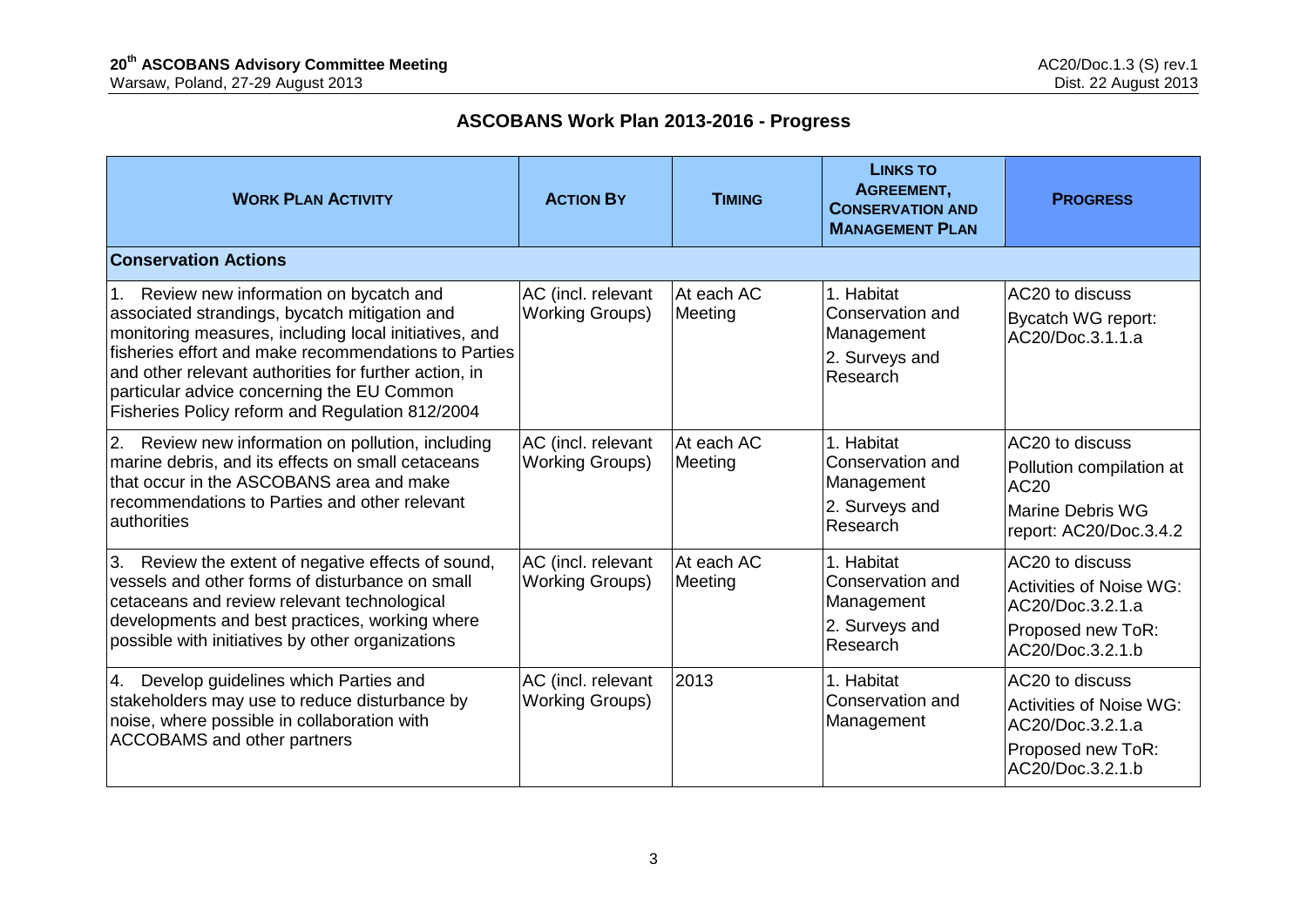| <b>WORK PLAN ACTIVITY</b>                                                                                                                                                                                                                                       | <b>ACTION BY</b>                                     | <b>TIMING</b>                              | <b>LINKS TO</b><br>AGREEMENT,<br><b>CONSERVATION AND</b><br><b>MANAGEMENT PLAN</b> | <b>PROGRESS</b>                                                  |
|-----------------------------------------------------------------------------------------------------------------------------------------------------------------------------------------------------------------------------------------------------------------|------------------------------------------------------|--------------------------------------------|------------------------------------------------------------------------------------|------------------------------------------------------------------|
| Review knowledge about and potential adverse<br>5.<br>effects of underwater unexploded ordnance as well<br>as methods for its environmentally-friendly removal<br>and make appropriate recommendations to Parties<br>and other relevant authorities             | AC (incl. relevant<br><b>Working Groups)</b>         | At each AC<br>Meeting                      | 1. Habitat<br>Conservation and<br>Management                                       | AC20 to discuss<br><b>Briefing paper</b><br>AC20/Doc.3.5         |
| Review and catalyse new information on small<br>6.<br>cetacean population size, distribution, structure and<br>causes of any changes in the ASCOBANS area and<br>make appropriate recommendations to Parties and<br>other relevant authorities                  | <b>AC</b>                                            | At each AC<br>Meeting                      | 1. Habitat<br>Conservation and<br>Management<br>2. Surveys and<br>Research         | AC20 to discuss<br><b>ECS Workshop report:</b><br>AC20/Doc.4.1.1 |
| Review new information on emerging issues<br>7.<br>posing a potential threat to small cetaceans, such as<br>climate change effects, where possible in<br>collaboration with ACCOBAMS and other partners                                                         | <b>AC</b>                                            | At each AC<br>Meeting                      | 1. Habitat<br>Conservation and<br>Management<br>2. Surveys and<br>Research         | AC20 to discuss                                                  |
| Review best practice approaches to<br>8.<br>management of marine protected areas for small<br>cetaceans and make recommendations to Parties<br>and other relevant authorities                                                                                   | <b>AC</b>                                            | At each AC<br>Meeting                      | 1. Habitat<br>Conservation and<br>Management                                       | AC20 to discuss<br>ECS Workshop report:<br>AC20/Doc.4.2.1        |
| Evaluate progress in the implementation of the<br>9.<br>Recovery Plan for Baltic Harbour Porpoises<br>(Jastarnia Plan), establish further implementation<br>priorities, carry out the periodic review of the Plan<br>and promote the implementation of the Plan | Jastarnia Group<br>(supported by the<br>Secretariat) | Throughout the<br>intersessional<br>period |                                                                                    | AC20 to discuss<br>JG9 Report:<br>AC20/Doc.2.1.1.a               |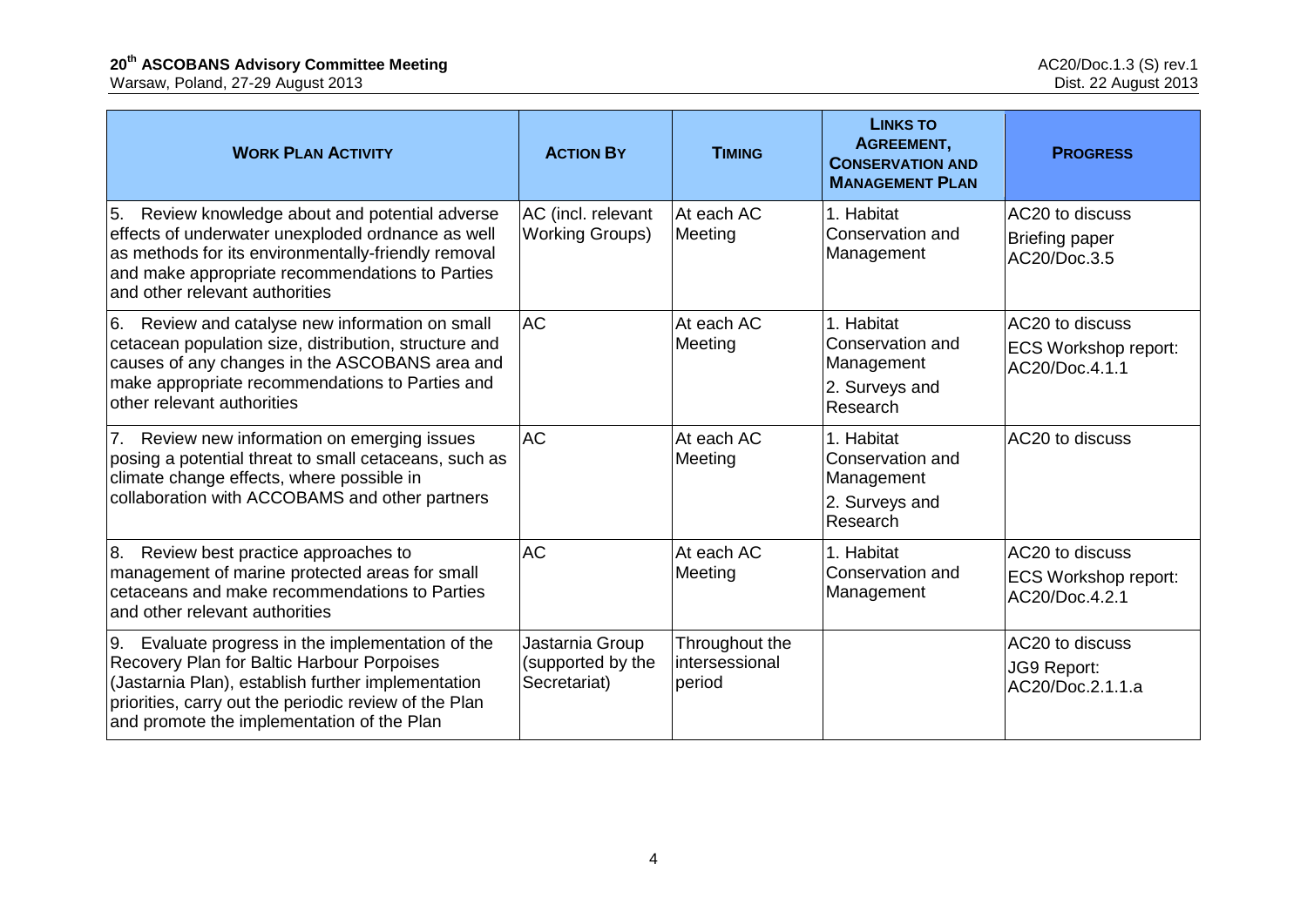| <b>WORK PLAN ACTIVITY</b>                                                                                                                                                                                                                                                                          | <b>ACTION BY</b>                                                     | <b>TIMING</b>                                            | <b>LINKS TO</b><br>AGREEMENT,<br><b>CONSERVATION AND</b><br><b>MANAGEMENT PLAN</b> | <b>PROGRESS</b>                                                                                                                                                                                  |
|----------------------------------------------------------------------------------------------------------------------------------------------------------------------------------------------------------------------------------------------------------------------------------------------------|----------------------------------------------------------------------|----------------------------------------------------------|------------------------------------------------------------------------------------|--------------------------------------------------------------------------------------------------------------------------------------------------------------------------------------------------|
| 10. Evaluate progress in the implementation of the<br>Conservation Plan for Harbour Porpoises in the<br>North Sea, establish further implementation<br>priorities, carry out the periodic review of the Plan<br>and promote the implementation of the Plan                                         | Coordinator/<br>North Sea Group<br>(supported by the<br>Secretariat) | Throughout the<br>intersessional<br>period               |                                                                                    | AC20 to discuss<br><b>NSG2 Report:</b><br>AC20/Doc.2.2.1.a<br><b>Coordinator Report:</b><br>AC20/Doc.2.2.1.b<br>Implementation Report:<br>AC20/Doc.2.2.1.c<br><b>NSG3 Meeting August</b><br>2013 |
| 11. Evaluate progress in the implementation of the<br>Conservation Plan for Harbour Porpoises in the<br>Western Baltic, the Belt Seas and the Kattegat,<br>establish further implementation priorities, carry out<br>the periodic review of the Plan and promote the<br>implementation of the Plan | Jastarnia Group<br>(supported by the<br>Secretariat)                 | Throughout the<br>intersessional<br>period               |                                                                                    | AC20 to discuss<br>JG9 Report:<br>AC20/Doc.2.1.1.a                                                                                                                                               |
| 12. Consider how the work of ASCOBANS should<br>be extended to take account of the new Agreement<br>Area, including information on ship strikes                                                                                                                                                    | AC (incl. relevant<br><b>Working Groups)</b>                         | At each AC<br>Meeting                                    |                                                                                    | AC20 to discuss<br><b>Working Group Report:</b><br>AC20/Doc.4.3.1.                                                                                                                               |
| 13. Consider output of informal working group on<br>large cetaceans in the Agreement Area, which<br>summarizes information on the species and<br>addresses aspects of their conservation                                                                                                           | AC (incl. relevant<br><b>Working Groups)</b>                         | As appropriate<br>during the<br>intersessional<br>period |                                                                                    | AC20 to discuss                                                                                                                                                                                  |
| 14. Review progress of bottlenose dolphin project<br>(TURSIOPS SEAs) and advise on a way forward                                                                                                                                                                                                   | AC, led by UK                                                        | At each AC<br>Meeting                                    |                                                                                    | AC20 to discuss                                                                                                                                                                                  |
| 15. Issue call for project proposals and conduct<br>consultation on prioritization prior to each meeting of<br>the Advisory Committee                                                                                                                                                              | Secretariat                                                          | At each AC<br>Meeting                                    |                                                                                    | AC20 to discuss<br>Responses to 2013<br>call: AC20/Doc.6.2.a                                                                                                                                     |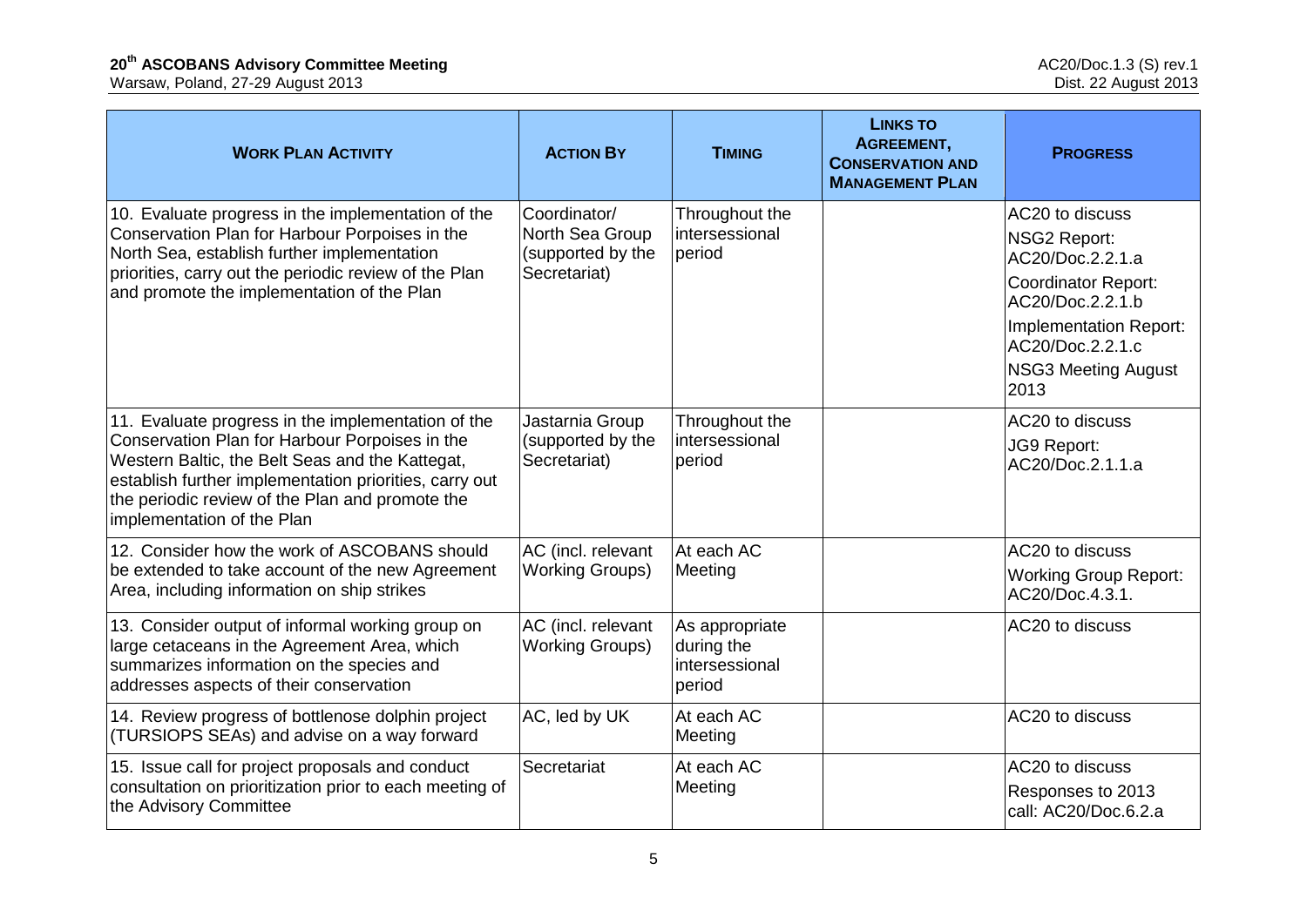| <b>WORK PLAN ACTIVITY</b>                                                                                                                                                                                                                                                                                                                                                                                                                                     | <b>ACTION BY</b> | <b>TIMING</b>                              | <b>LINKS TO</b><br>AGREEMENT,<br><b>CONSERVATION AND</b><br><b>MANAGEMENT PLAN</b> | <b>PROGRESS</b>                                         |  |
|---------------------------------------------------------------------------------------------------------------------------------------------------------------------------------------------------------------------------------------------------------------------------------------------------------------------------------------------------------------------------------------------------------------------------------------------------------------|------------------|--------------------------------------------|------------------------------------------------------------------------------------|---------------------------------------------------------|--|
| 16. Seek to develop improved liaison and skill-<br>sharing across the ASCOBANS Area concerning (1)<br>responses to individual or groups of small cetaceans<br>at risk in dangerous circumstances (this would<br>include but not be limited to small cetaceans entering<br>ports and rivers and live entangled animals); and (2)<br>associated investigations into the causes of such<br>problems and the development of strategies to<br>address these issues | <b>AC</b>        | During the<br>intersessional<br>period     |                                                                                    | AC20 to discuss<br>ECS workshop report:<br>AC20/Doc.3.6 |  |
| <b>ASCOBANS Meetings, Working Groups and Workshops</b>                                                                                                                                                                                                                                                                                                                                                                                                        |                  |                                            |                                                                                    |                                                         |  |
| 17. Ensure the cycle of Advisory Committee<br>Meetings, with papers circulated one month in<br>advance of the meetings                                                                                                                                                                                                                                                                                                                                        | Secretariat      | At each AC<br>Meeting                      | Article 4.2                                                                        | AC20 August 2013                                        |  |
| 18. Seek to secure a host for the $8th$ Meeting of<br>Parties at least a year in advance of the meeting;<br>otherwise arrange for it to be held in Bonn                                                                                                                                                                                                                                                                                                       | Secretariat      | One year before<br>MOP <sub>8</sub>        | Article 4.2                                                                        |                                                         |  |
| 19. Organize meetings of regional working groups<br>(Jastarnia Group, North Sea Group) at intervals<br>defined in each group's ToR                                                                                                                                                                                                                                                                                                                            | Secretariat      | Throughout the<br>intersessional<br>period | Article 4.1, 4.2                                                                   | JG9 April 2013<br>NSG3 August 2013                      |  |
| 20. Consider revisions to the national reporting<br>format and make recommendation to the 8 <sup>th</sup> Meeting<br>of the Parties                                                                                                                                                                                                                                                                                                                           | <b>AC</b>        | During the<br>intersessional<br>period     |                                                                                    | AC20 to discuss                                         |  |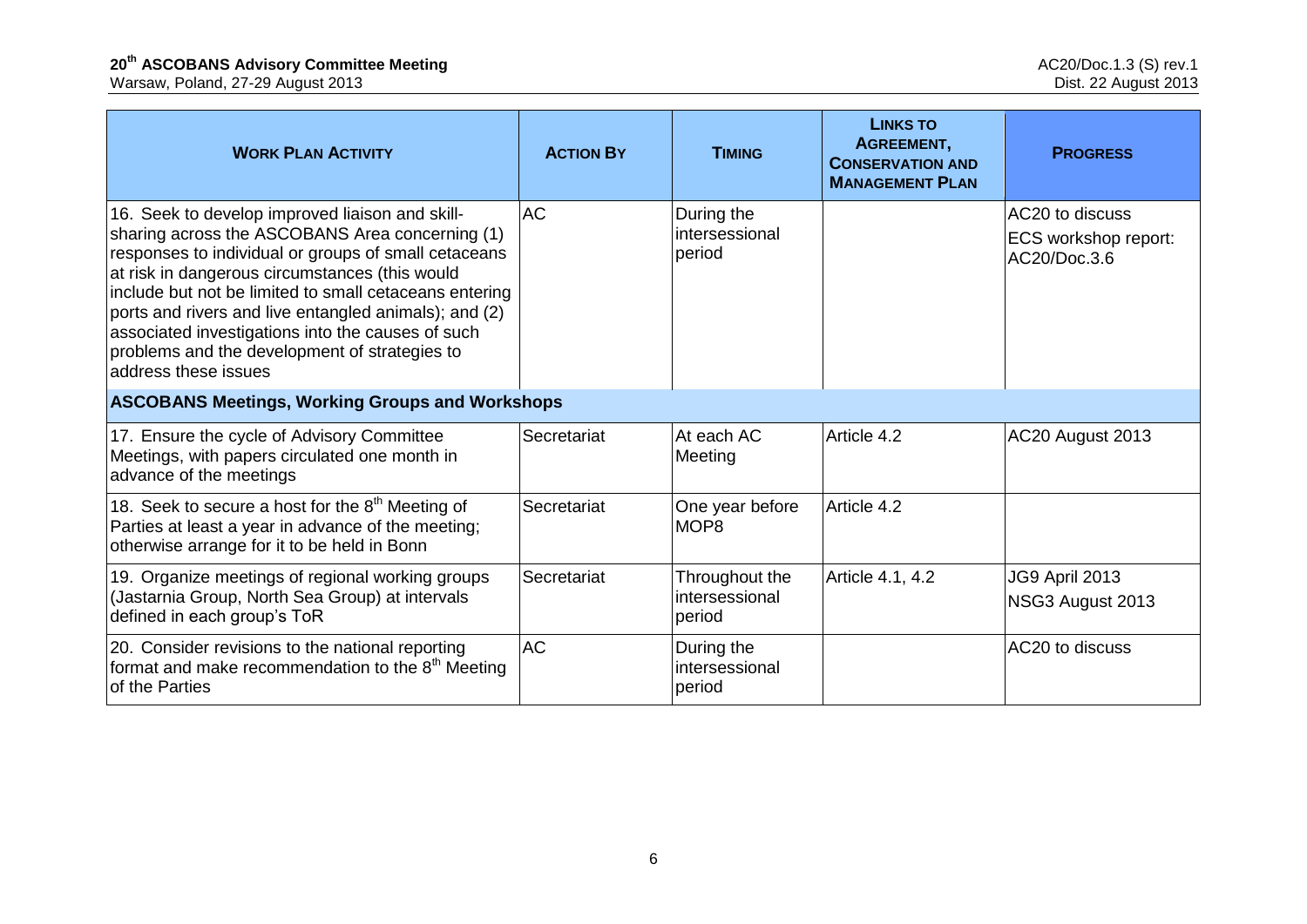| <b>WORK PLAN ACTIVITY</b>                                                                                                                    | <b>ACTION BY</b> | <b>TIMING</b>                              | <b>LINKS TO</b><br>AGREEMENT,<br><b>CONSERVATION AND</b><br><b>MANAGEMENT PLAN</b> | <b>PROGRESS</b>                                |
|----------------------------------------------------------------------------------------------------------------------------------------------|------------------|--------------------------------------------|------------------------------------------------------------------------------------|------------------------------------------------|
| 21. Organize workshops at the annual conferences                                                                                             | Secretariat      | At each AC                                 |                                                                                    | AC20 to discuss                                |
| of the ECS on a topic of priority interest to<br>ASCOBANS, funding permitting                                                                |                  | Meeting                                    |                                                                                    | <b>Workshop Reports:</b>                       |
|                                                                                                                                              |                  |                                            |                                                                                    | <b>Chemical Pollution</b><br>AC20/Doc.3.4      |
|                                                                                                                                              |                  |                                            |                                                                                    | <b>White-beaked Dolphins</b><br>AC20/Doc.4.1.c |
|                                                                                                                                              |                  |                                            |                                                                                    | <b>Population Structure</b><br>AC20/Doc.4.1.1  |
|                                                                                                                                              |                  |                                            |                                                                                    | <b>Spatial Management</b><br>AC20/Doc.4.2.1    |
| 22. If feasible, hold a joint CMS Family workshop on<br>a subject of common interest such as bycatch                                         | Secretariat      | During the<br>intersessional<br>period     |                                                                                    | AC20 to discuss                                |
| 23. Support intersessional correspondence working<br>groups as needed                                                                        | Secretariat      | Throughout the<br>intersessional<br>period |                                                                                    | AC Workspace:<br>AC20/Doc.7                    |
| 24. Propose priorities for the coming period                                                                                                 | <b>AC</b>        | <b>AC Meeting</b><br>before MOP8           |                                                                                    |                                                |
| <b>Budgetary and Administrative Issues</b>                                                                                                   |                  |                                            |                                                                                    |                                                |
| 25. Report on budgetary and administrative issues                                                                                            | Secretariat      | At each AC                                 | Article 4.2                                                                        | AC20/Doc.15.1                                  |
| to each meeting of the Advisory Committee                                                                                                    |                  | Meeting                                    |                                                                                    | AC20/Doc.15.2                                  |
|                                                                                                                                              |                  |                                            |                                                                                    | AC20/Doc.15.3                                  |
| 26. Present a draft budget for the next financial<br>period for consideration at the last meeting of the<br>Advisory Committee prior to MOP8 | Secretariat / AC | <b>AC Meeting</b><br>before MOP8           | Article 4.1, 4.2                                                                   |                                                |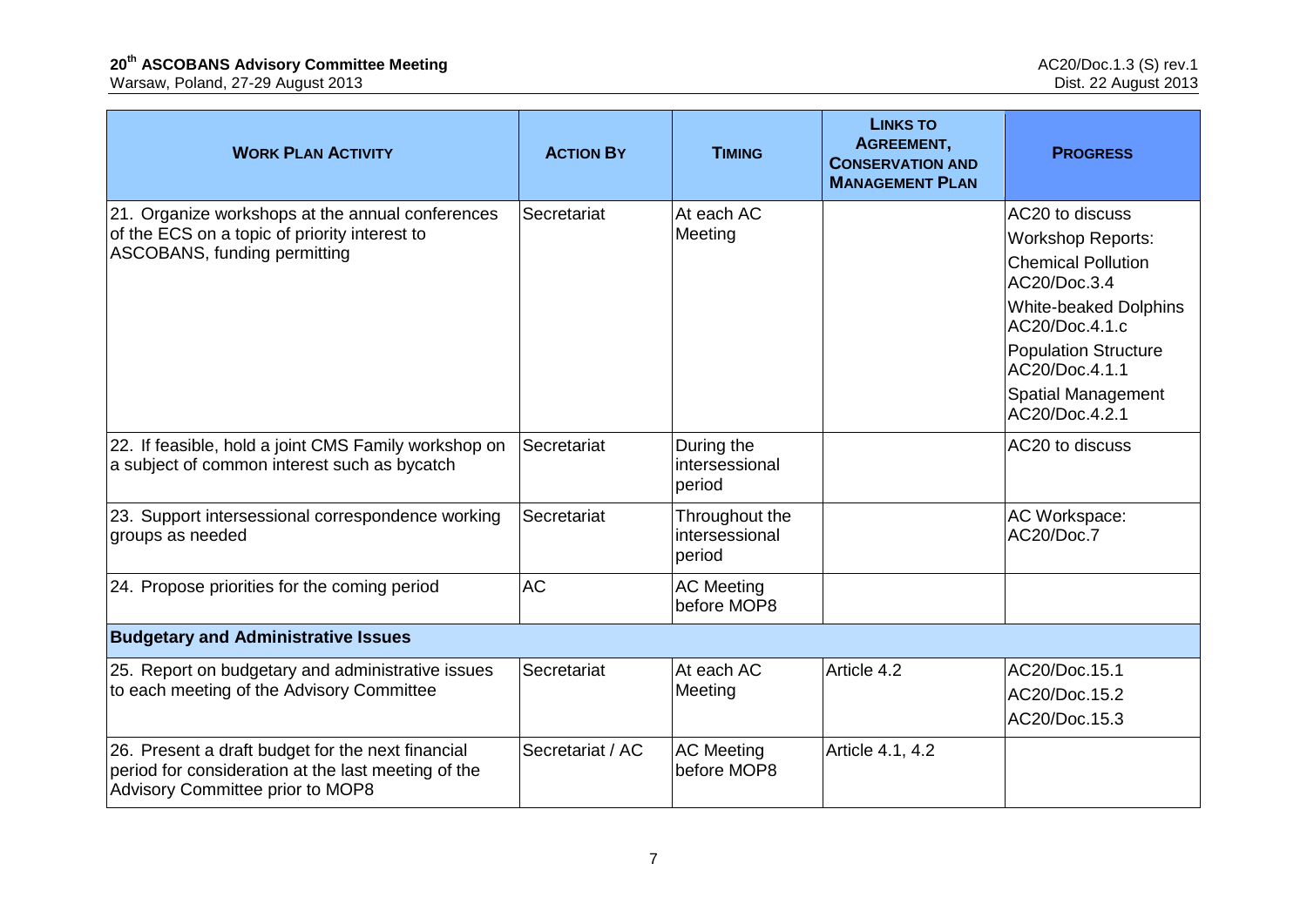| <b>WORK PLAN ACTIVITY</b>                                                                                                                                                                                                                        | <b>ACTION BY</b>                         | <b>TIMING</b>                              | <b>LINKS TO</b><br>AGREEMENT,<br><b>CONSERVATION AND</b><br><b>MANAGEMENT PLAN</b> | <b>PROGRESS</b>                                                                                             |  |
|--------------------------------------------------------------------------------------------------------------------------------------------------------------------------------------------------------------------------------------------------|------------------------------------------|--------------------------------------------|------------------------------------------------------------------------------------|-------------------------------------------------------------------------------------------------------------|--|
| 27. Prepare draft resolutions on budgetary and<br>administrative issues for consideration at the last<br>meeting of the Advisory Committee prior to MOP8                                                                                         | Secretariat / AC                         | <b>AC Meeting</b><br>before MOP8           | Article 4.1, 4.2                                                                   |                                                                                                             |  |
| 28. Encourage Parties and partner organizations to<br>provide voluntary contributions for projects prioritised<br>by the AC or outreach initiatives                                                                                              | Secretariat                              | Throughout the<br>intersessional<br>period | Article 4.1                                                                        | AC20 to discuss<br><b>Activities Requiring</b><br>Funding:<br>AC20/Doc.6.2.b                                |  |
| 29. Assist in developing funding arrangements for<br>projects prioritized by the Advisory Committee and<br><b>Meeting of Parties</b>                                                                                                             | Secretariat                              | Throughout the<br>intersessional<br>period | Article 4.1                                                                        | AC20/Doc.6.1.a                                                                                              |  |
| <b>Communication, Education and Public Awareness</b>                                                                                                                                                                                             |                                          |                                            |                                                                                    |                                                                                                             |  |
| 30. Report on outreach and communication issues<br>to each meeting of the Advisory Committee                                                                                                                                                     | Secretariat                              | At each AC<br>Meeting                      | Article 4.2                                                                        | AC20/Doc.5.2                                                                                                |  |
| 31. Implement CEPA to raise awareness of issues<br>related to cetacean conservation in the Agreement<br>Area, with a particular focus on outreach to relevant<br>stakeholders, and where possible in collaboration<br>with partner organizations | Secretariat /<br>Parties and<br>partners | Throughout the<br>intersessional<br>period | 5. Information and<br>education                                                    | AC20 to discuss<br>Secretariat's report:<br>AC20/Doc.5.2<br>Special efforts during<br>Anniversary Year 2012 |  |
| 32. Develop the ASCOBANS website, and other<br>information material as needed, aiming to meet the<br>needs of a wide range of target audiences in the<br>languages of the Agreement Area                                                         | Secretariat                              | Throughout the<br>intersessional<br>period | 5. Information and<br>education                                                    | Secretariat's report:<br>AC20/Doc.5.2<br>Draft Kids' Zone<br>developed                                      |  |
| 33. Support annual celebration of the International<br>Day of the Baltic Harbour Porpoise on the 3 <sup>rd</sup> Sunday<br>in May                                                                                                                | Secretariat                              | At each AC<br>Meeting                      | 5. Information and<br>education                                                    | Secretariat's report:<br>AC20/Doc.5.2                                                                       |  |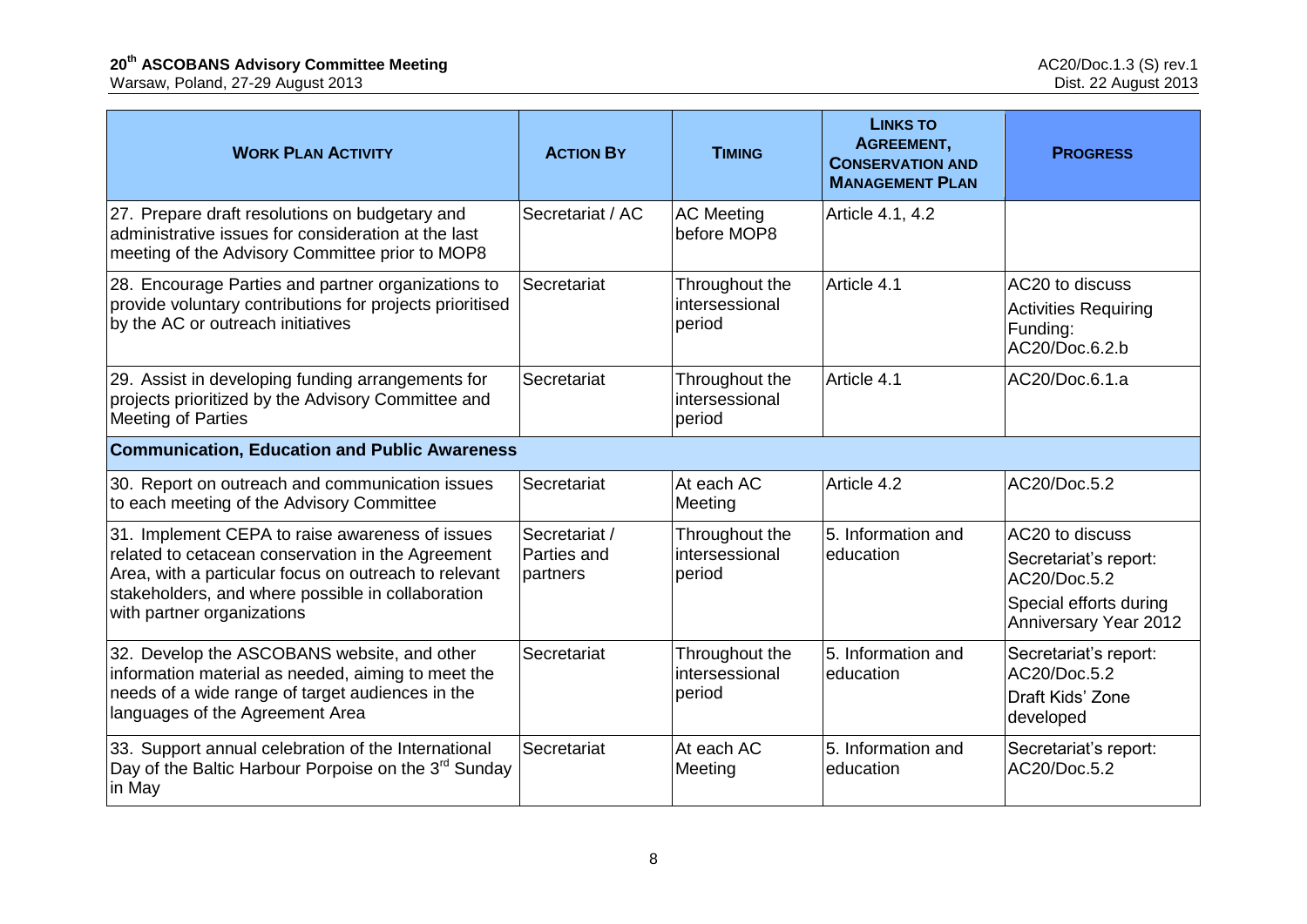| <b>WORK PLAN ACTIVITY</b>                                                                                                                                              | <b>ACTION BY</b> | <b>TIMING</b>                              | <b>LINKS TO</b><br>AGREEMENT,<br><b>CONSERVATION AND</b><br><b>MANAGEMENT PLAN</b> | <b>PROGRESS</b>                                                                                                                                              |
|------------------------------------------------------------------------------------------------------------------------------------------------------------------------|------------------|--------------------------------------------|------------------------------------------------------------------------------------|--------------------------------------------------------------------------------------------------------------------------------------------------------------|
| 34. Facilitate presentation of the ASCOBANS<br>Outreach and Education Award at MOP8                                                                                    | Secretariat / AC | <b>AC Meeting</b><br>before MOP8           | 5. Information and<br>education                                                    |                                                                                                                                                              |
| <b>Cooperation with other Organizations</b>                                                                                                                            |                  |                                            |                                                                                    |                                                                                                                                                              |
| 35. Identify priorities and improve co-operation<br>between ASCOBANS and the European Union<br>institutions                                                            | AC / Secretariat | Throughout the<br>intersessional<br>period | Article 4.1, 4.2                                                                   | AC20 to discuss<br><b>MSFD WG:</b><br>AC20/Doc.14.3                                                                                                          |
| 36. Ensure close collaboration with the Secretariats<br>and scientific advisory bodies of CMS and other<br>CMS Regional Agreements on all issues of mutual<br>interest | Secretariat      | Throughout the<br>intersessional<br>period | Article 4.1, 4.2                                                                   | AC20 to discuss<br>Joint WGs with<br><b>ACCOBAMS</b> on Noise<br>and MSFD<br><b>Collaboration CMS</b><br>Family:<br>AC20/Doc.14.2.a<br>AC20/Doc.14.2.b rev.1 |
| 37. Seek to cooperate closely with CBD, ECS,<br>HELCOM, ICES, IWC, NAMMCO, OSPAR,<br>UNCLOS and other relevant organizations                                           | Secretariat / AC | Throughout the<br>intersessional<br>period | Article 4.1, 4.2                                                                   | AC20 to discuss<br>Role of NGOs:<br>AC20/Doc.14.1.b                                                                                                          |
| 38. Work towards establishing positive relationships<br>with other stakeholders, especially the fishing<br>industry and Regional Advisory Councils                     | AC / Secretariat | Throughout the<br>intersessional<br>period | Article 4.1, 4.2                                                                   | AC20 to discuss<br><b>SAMBAH Stakeholder</b><br>Workshop:<br>AC20/Doc.14.4                                                                                   |
| 39. Compile for each meeting of the Advisory<br>Committee a report of representation of ASCOBANS<br>at other meetings and a list of Dates of Interest                  | Secretariat      | At each AC<br>Meeting                      | Article 4.1, 4.2                                                                   | AC20 to discuss<br>AC20/Doc.14.1.a<br>AC20/Doc.14.5                                                                                                          |